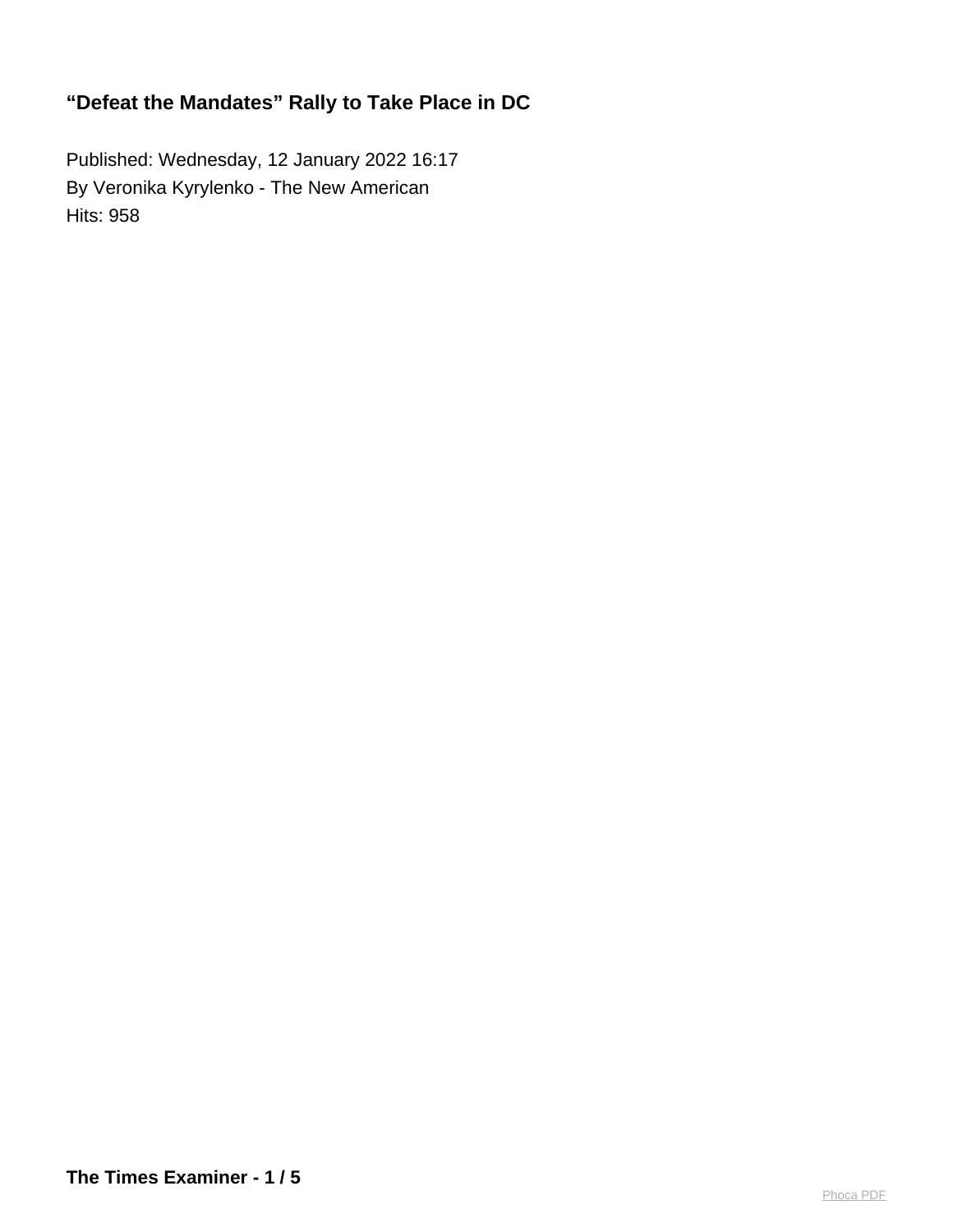Iblished: Wednesday, 12 January 2022 16:17 Veronika Kyrylenko - The New American ts: 958

Dr. Robert Malone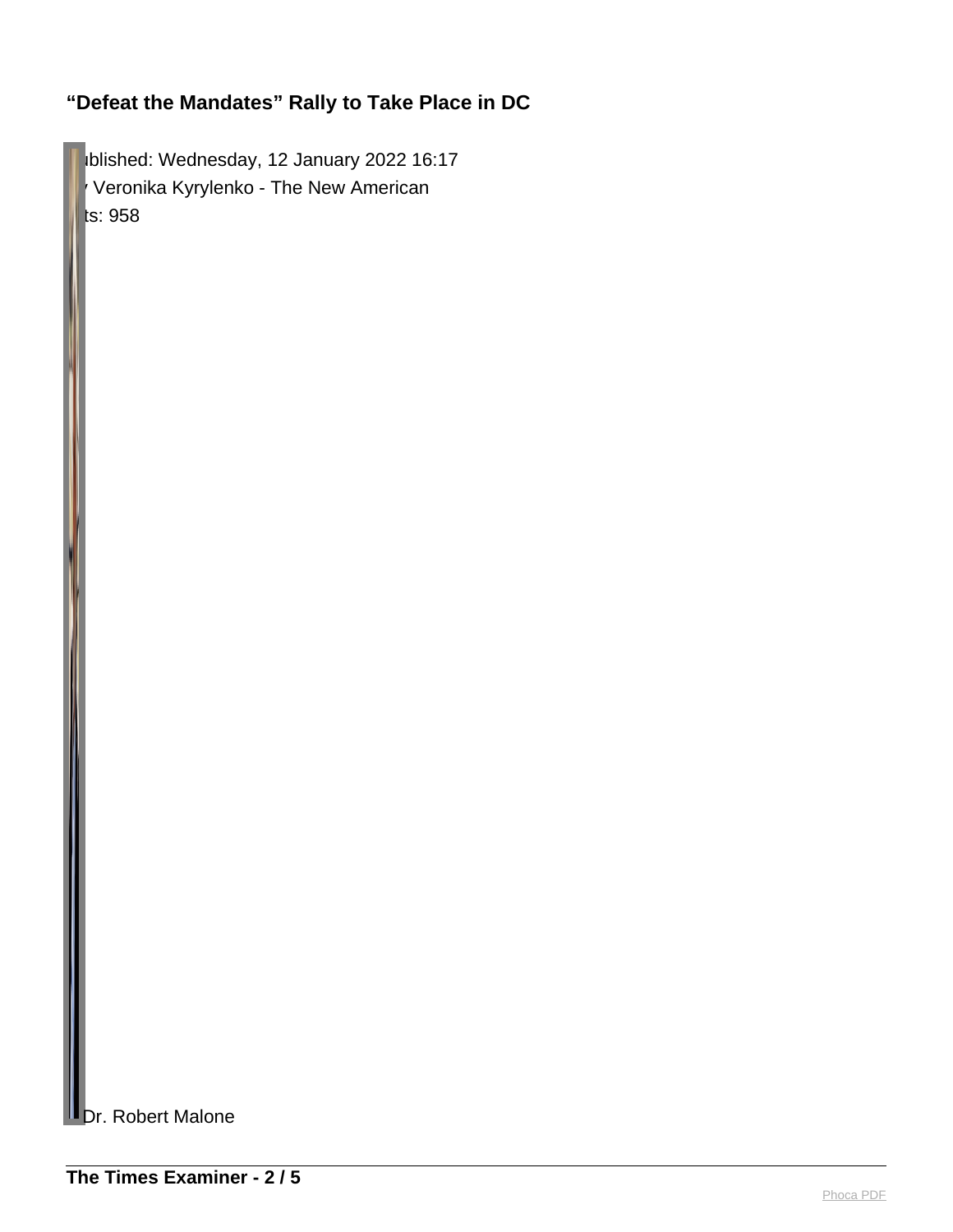#### Northes Meacine Mandate, \$12 January 2022 16:17

By Veronika Kyrylenko - The New American Hits: 958 No to Vaccine Passports.

No to Vaccinating Healthy Children.

No to Censorship.

No to Limits on Reasonable Debate.

So say the organizers of the ["Defeat the Mandates. American Homecoming](https://defeatthemandatesdc.com/)" rally against the COVID-19 vax mandates that will take place in the nation's capital on January 23.

[Speaking](https://open.spotify.com/episode/3SCsueX2bZdbEzRtKOCEyT) on "The Joe Rogan Experience" podcast late last month, mRNA vaccine architect Dr. Robert Malone explained the purpose of the rally,

"This is not about being anti-vaccines; it's about being anti-mandates, and our hope is that we bring people together. People from every walk of life, every party, every religion, every ethnic background … The thing that we can agree on is personal liberty and the right of people to make their own choice."

Dr. Malone added that he hopes the event not only encompasses the United States, but all nations around the world who wish to see vaccine mandates and passports outlawed. Freedom-loving people in Australia, the United Kingdom and elsewhere in Europe will be rallying in their countries the same day, per the doctor.

According to the rally's website, the march will start at the Washington Monument at 11:30 AM EST and end at the Lincoln Memorial, where a "wide range of featured guests," such as "recording artists, prominent doctors, first responders, journalists, pro athletes, and premier thought leaders will give a series of inspiring talks and musical performances."

The full list of the speakers is yet to be announced, but the **preliminary list** features top medical professionals in their fields, including Dr. Robert Malone, Dr. Ryan Cole, Dr. Jessica Rose, Dr. Paul Marik, Dr. Richard Urso, as well as Children's Health Defense Board Chair and Lead Counsel Robert F. Kennedy Jr., a famed California philanthropist, fierce advocate for early treatments and a major donor to the rally Steve Kirsch, Civil Rights and Constitutional Law Attorney Tricia Lindsey, and others.

Some 200 DC firefighters and first responders from **OperationFreedomofChoice.org** will also march.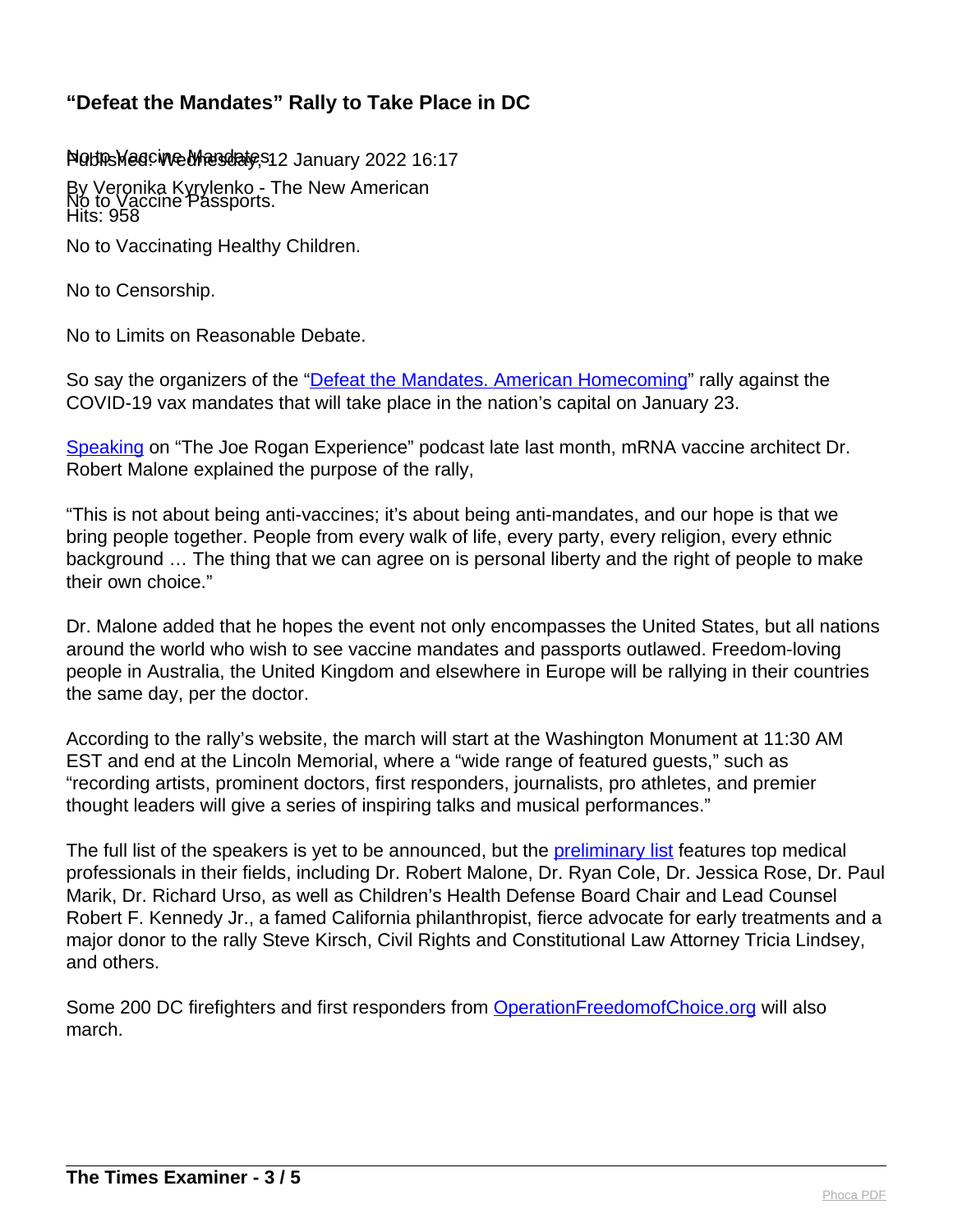Phaliansen zers instale, Global Caryd Sonnat and <u>Children's Health Defense</u> (CHD), the By Veronika Kyrylenko - The New American Hits: 958 proanizations that have been outspoken about the risks associated with the COVID shots, particularly in children, heavy-handed government response, and efficacy of the early treatments.

Global Covid Summit represents over 15,000 doctors and scientists around the world, who met in September to sign a **Declaration** calling on the decision-makers to stop preventing healthcare practitioners from prescribing effective COVID treatments to their patients that have proven to save countless lives and implying that by doing so, they commit "crimes against humanity."

The Summit produced another **Declaration** in October, warning against vaccinating children against COVID and arguing the risks associated with vaccines far outweigh the benefits. The New American has covered the story [here.](https://thenewamerican.com/doctors-summit-under-no-condition-must-a-child-be-vaccinated-with-covid-vaccines/)

The CHD, according to its [website,](https://childrenshealthdefense.org/child-health-topics/health-freedom/worldwide-walk-outs/) sees the January 23 event as one of the steps in ongoing pushback against government overreach. Besides participating in the DC rally, the organization encourages "concerned citizens around the world to Show up Strong at their statehouse for the first day of the 2022 legislative session" to let the lawmakers know how many people are willing to "come together and peacefully assemble to stand against mandates."

The CHD is especially concerned with the lawmakers in New York, California, Louisiana, Washington D.C., and others moving to advance legislation that would make COVID shots mandatory for children attending K-12 schools. "They are coming for our children and the only thing that stands in their way is We the People," reminds the CHD's publication, The Defender.

The January 23 event is also **supported by The Unity Project** headed by Dr. Malone along with Dr. Peter McCullough, Dr. Paul Alexander, and Dr. Aaron Kheriaty.

Steve Kirsh [wrote](https://stevekirsch.substack.com/p/dr-robert-malone-on-joe-rogan-announces) on his Substack, "We are not marching against the COVID vaccines, we're marching against the government forcing these vaccines onto Americans. It's something I hope we can all agree on."

He further explained:

- 1. We don't even know what is inside these vials and we are being forced to take it.
- 2. The [VAERS data shows the vaccines kill more people than they save \(by 15X\).](https://stevekirsch.substack.com/p/there-is-no-stopping-condition)
- 3. The vaccines [suppress your immune system making you more likely to be infected](https://stevekirsch.substack.com/p/there-is-no-stopping-condition).
- 4. [There is no stopping condition.](https://stevekirsch.substack.com/p/there-is-no-stopping-condition) If 1M people are killed by the vaccines, they won't stop